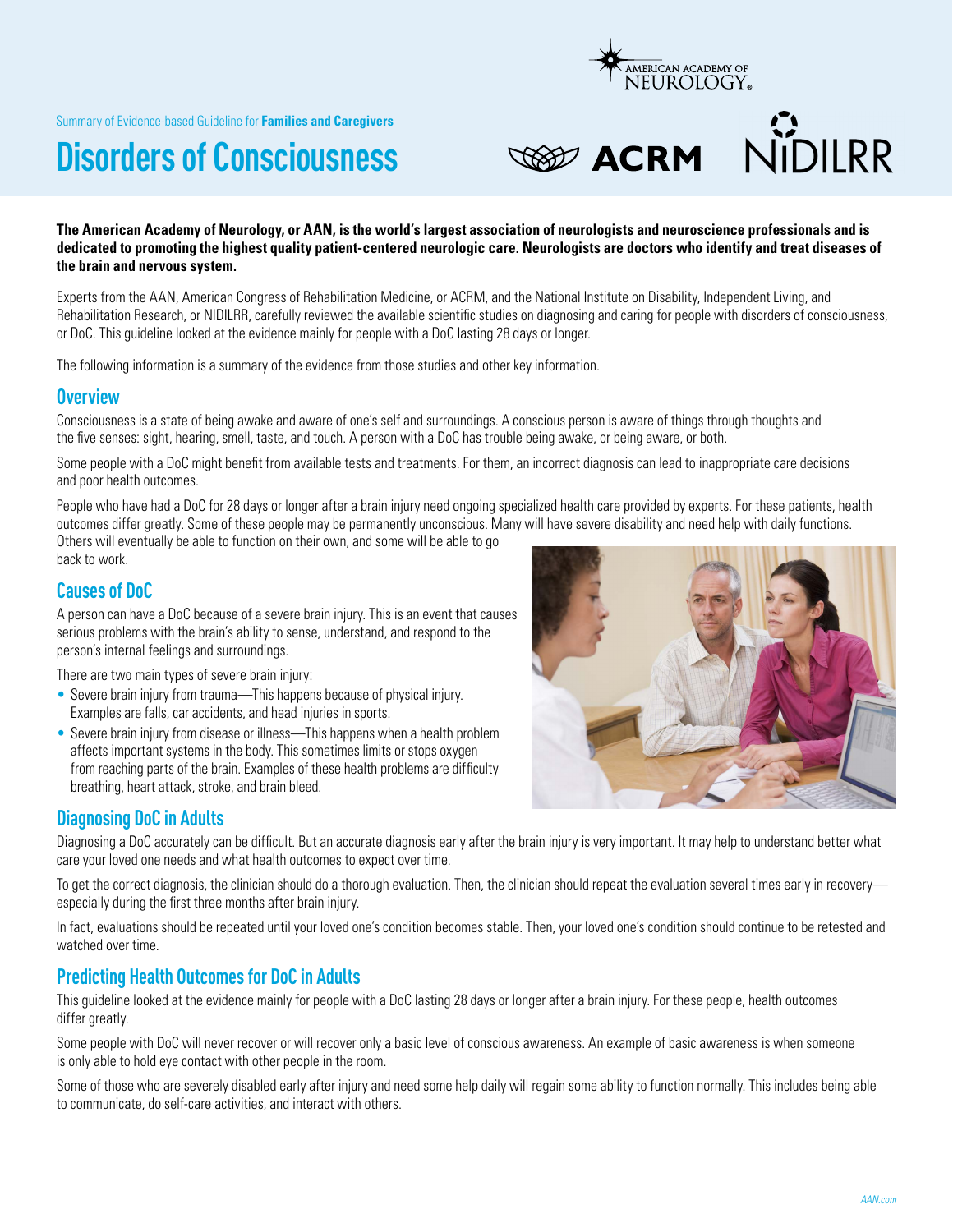#### **Guideline Findings for What Predicts Recovery**

Some characteristics of DoC help predict better or worse recovery over time. This information is based on moderate evidence:

- A person in a minimally conscious state, known as MCS, has a better chance of recovery than a person in a vegetative state, known as VS.
- A person with a brain injury from trauma has a better chance of recovery than a person with a brain injury from another cause.
- A person who has been in a DoC for a longer time has a smaller chance of recovery than a person who recently had a brain injury.

For DoC linked to any cause, there is a low level of evidence for these findings:

- A better chance of recovery one year after brain injury with MCS diagnosis than with VS/UWS diagnosis.
- A higher risk of disability that gets worse over time when VS/UWS lasts longer than one year.

For information on the AAN's levels of evidence, see the Key to Evidence Levels at the end of this summary.

# **Severe Brain Injury from Trauma**

For people with this DoC type, most will recover consciousness but will have severe disability. They will continue to need help from others for basic activities such as dressing and eating.

Approximately one person in five will recover to the point that they can live at home and care for themselves without help.

# **Planning for Possible Long-term Disability**

It can be difficult to hear that a loved one with a DoC will likely have severe disability going forward. If this is the case for your loved one, be sure to get help with long-term planning.

Talk with the care team about how to get help with these tasks:

- Completing a health directive.
- Receiving quidance in applying for disability benefits.
- Starting to plan for estate needs, caregiver help, and long-term care.

Whether or not disability is likely, be sure to tell the care team early on what your loved one would want for ongoing health care. That information can guide your decisions with the care team.

## **Managing the Care of a Person with a DoC**

There are rehabilitation programs that offer specialty care for people with a DoC. Be sure to talk with your loved one's clinician about the benefits of these programs and whether insurance covers them.

Very few treatments for DoC have been carefully studied. There is moderate evidence that the medicine amantadine can help speed up recovery of function when taken one to four months after injury. This evidence applies only to people in MCS or VS/UWS caused by trauma.

Some people with DoC have health conditions that will not allow them to try amantadine. Also, the evidence is unclear about whether this treatment improves health outcomes over time. Check with the care team to see whether this treatment is appropriate for your loved one.

Few treatments for DoC have been carefully studied. Thus, clinicians will sometimes try treating the person with therapies that the US Food and Drug Administration has not approved for use. All treatments have risks and can cause harm. Be sure to discuss treatment options and risks with experts who know how to care for people with DoC.

Often, the condition of a person with DoC improves early in recovery. It can be impossible to know whether the person's condition improved because of specific treatments or as part of the normal recovery process.

### **Children with DoC Lasting 28 Days or Longer**

As with adults, children with a DoC lasting 28 days or longer need an accurate diagnosis to get the right care. To get the right diagnosis, the clinician should do a careful evaluation. The evaluation should be repeated several times early in your child's recovery.

It is not known how much recovery can be expected for children with a DoC lasting 28 days or longer. There is not enough evidence available to help clinicians predict specific health outcomes for individual children.

Also, there are no therapies with enough evidence showing that they help children with DoC.

More research is needed to understand better how to predict health outcomes and treatment of children with DoC.

If you have a child with a DoC, make sure you discuss the available options with the care team early in the recovery process.